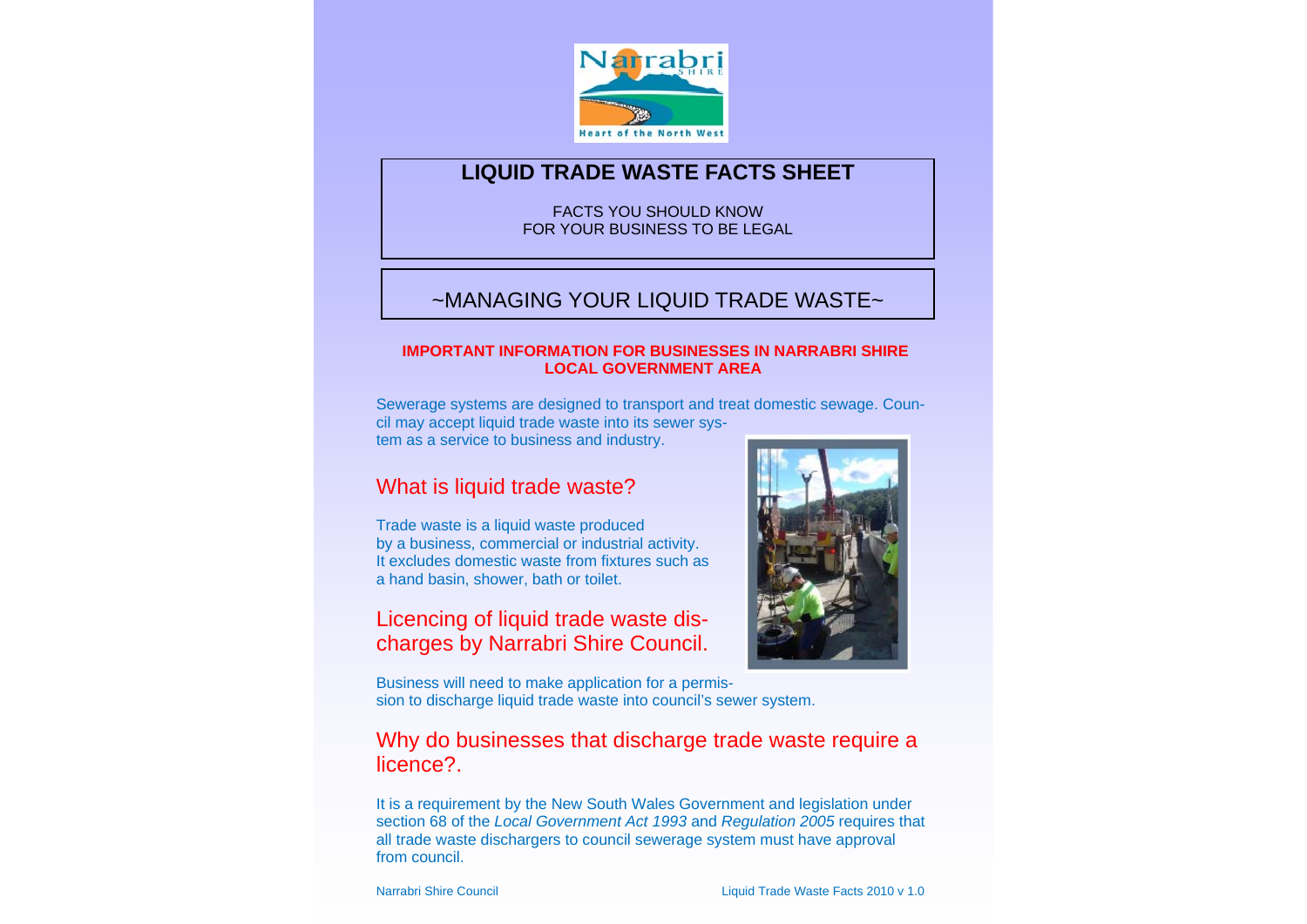This applies to both new and existing trade waste dischargers. A discharger who fails to obtain council's approval or fails to comply with the conditions of approval can be prosecuted under section 120 (1) of the *Protection of the environment and Operations Act 1997.* In addition, council may issue a penalty notice under section 222 of that Act.

### Why we need to manage trade waste.

- $\bullet$  To protect community assets such as sewer mains, pumping stations and sewerage treatment plants from damage by liquid trade waste.
- $\sim$  To protect the environment, as some substances such as metals or pesti cides, pass through the treatment facility untreated and accumulate in the environment. Other substances may adversely affect the biological processes and the quality of the treated effluent and bio-solids.
- $\bullet$  To protect the public and workers health and safety of people working in and around the sewerage system, toxic substances can be harmful if dis charged into the sewer.

#### Impact of poor liquid trade waste management.

Grease, oil, solid material, if not removed on site at the source can cause blockages in the sewerage system and result in overflows of untreated waste to the environment.



Strong waste can cause bad and toxic odour problems and corrosion of the assets.

## Responsibility of a Trade Waste Discharger.

A business discharging trade waste into a council sewer must obtain an approval to do so from council.

Either the owner of the premises or the tenant who carries out an activity on the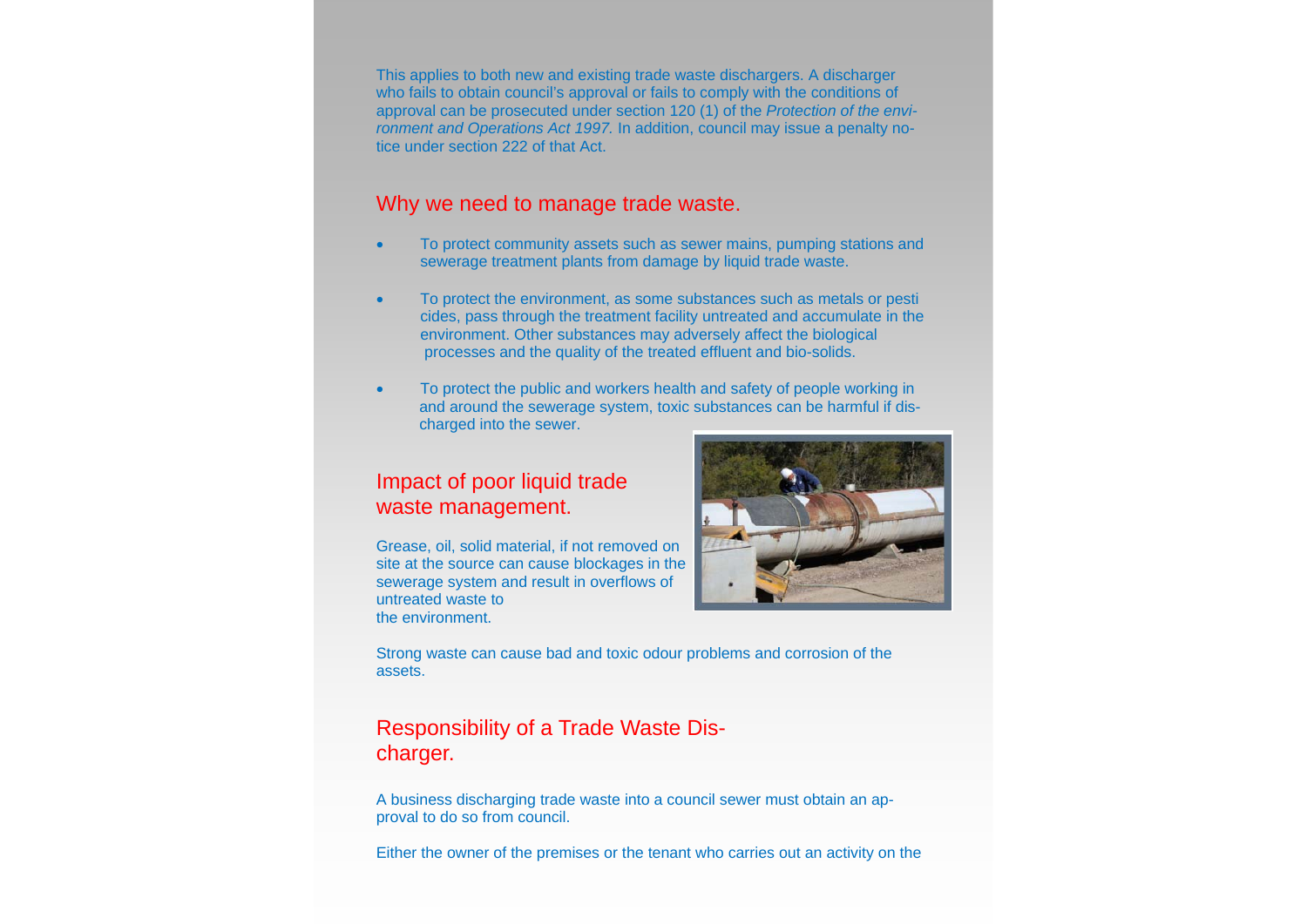premises may apply for approval. The owner must sign the application in order for the application to be approved.

A discharger is responsible for pre-treating their waste to a level acceptable for the discharge to the sewer. To assist applicants, council can provide information on the type of pre treatment needed for various trade waste generating activities.



A discharger must comply with all the conditions in council's approval.

# Councils Responsibility

Council's responsibility for providing, maintaining and managing and treating water supply, sewerage and liquid trade waste services for it community.

An important part of those responsibilities is the approval and monitoring of liquid trade waste dischargers to its sewerage systems in accordance with councils Liquid Trade waste policy.

In order to accept liquid trade waste to sewer, council must ensure that:

Its sewerage system complies with the department of water (NOW) licence requirement.

Ensure there are no adverse effects on the environment or the health and safety of the public and council employees.

The trade waste does not adversely affect the potential beneficial reuse of effluent and bio-solids produced at the sewage treatment plant.

Monitoring of discharges to ensure they comply with council's approval.

Cover the costs in additional maintenance for council's assets arising from the discharge of trade waste to sewer are minimised.

# Trade Waste Fees and Charges

The transport treatment and monitoring of liquid trade waste involves significant capital and operating costs.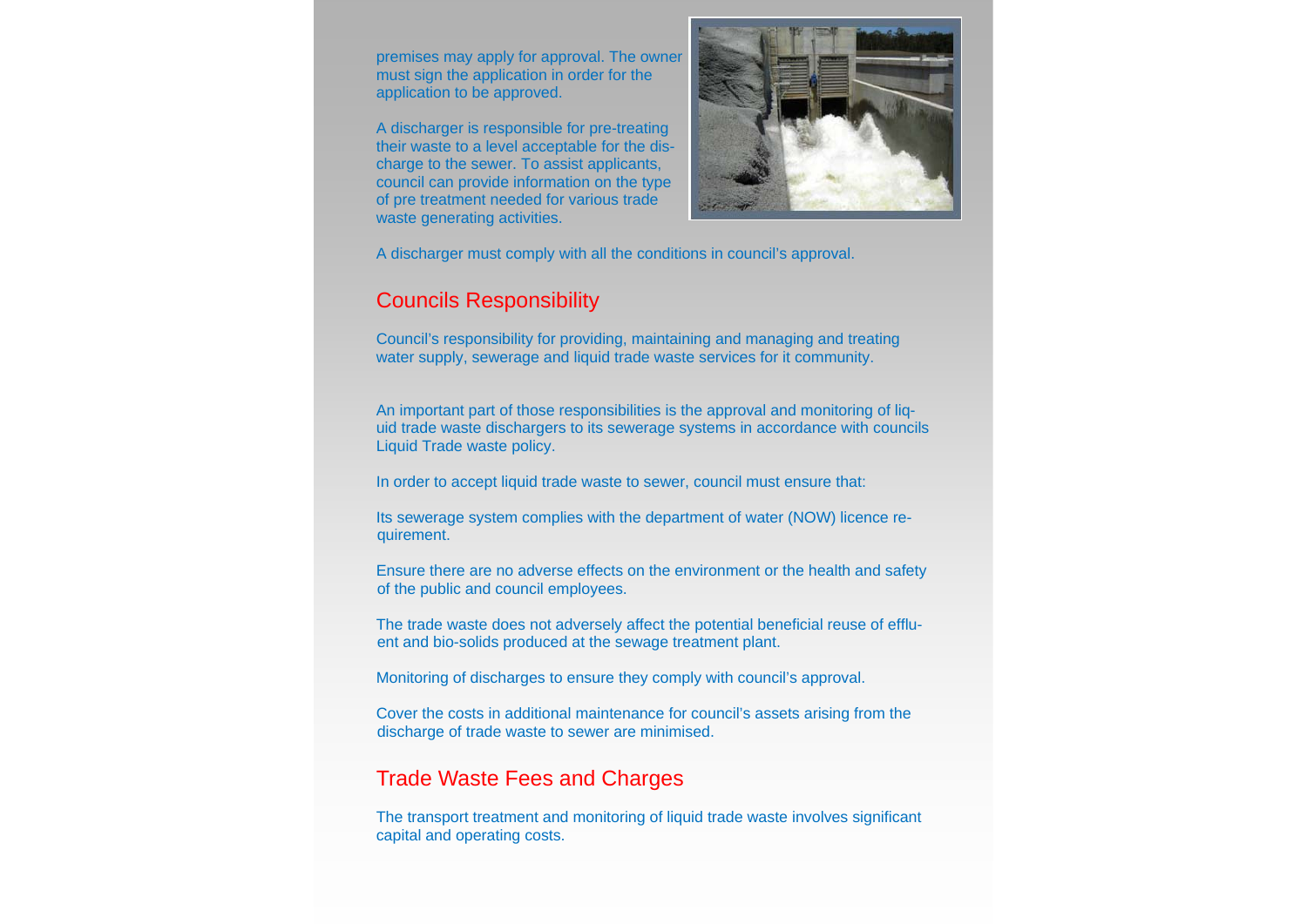Property owners are responsible for the payment of water supply, sewerage and liquid trade waste fees and charges.

Councils fees and charges are advertised annually in its Management plan.

Councils has three categories of charges for liquid trade waste being.

- $\bullet$  Category 1 discharges requiring nil or minimal treatment.
- $\bullet$  Category 2 for discharges requiring prescribe pre treatment
- $\bullet$  Category 3 for large discharges over 20 KL/d and Industrial waste.



All categories of discharges need to pay an application fee.

Other charges are:

- $\bullet$  An annual trade waste permission fee. to discharge trade waste to cover administration and monitoring costs.
- $\bullet$ A trade waste quality charge waste that goes to the sewer.
- $\bullet$  A greasy waste processing for businesses with a grease trap where waste is transported to be processed.
- $\bullet$ An inspection fee.

**Category 2** trade waste discharge will pay a usage charge per Kilo Litre based on volume of waste discharged and sewer usage discharge factors.

**Category 3** discharge base on strength of waste. Charges apply on pollute levels mass discharge is excess of domestic pollutants.

If a business does not comply with the conditions of approval Council under the law can issue a breach notice, penalty notice, or disconnection notice from the sewer.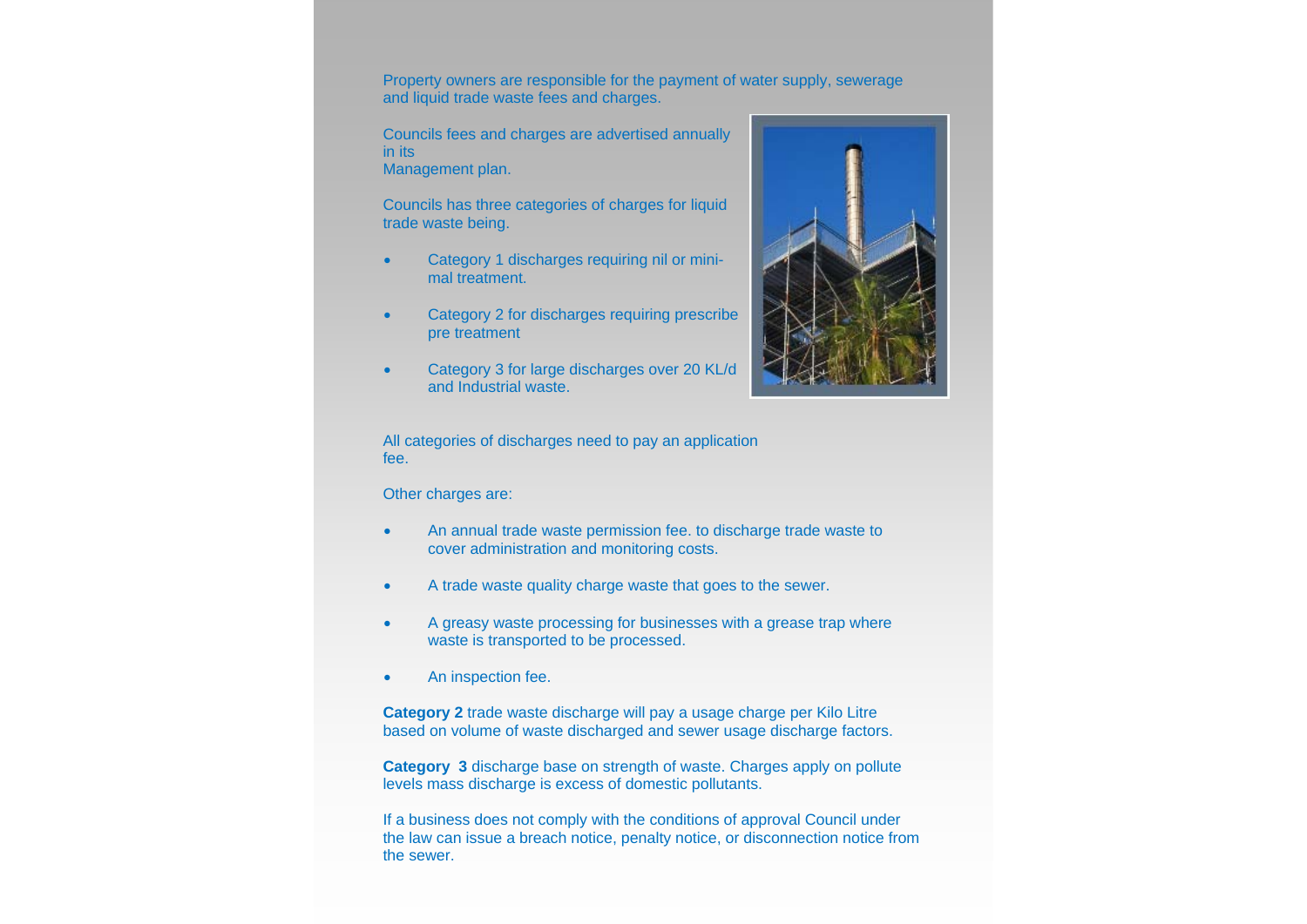## Sewerage Charges

In addition to trade waste fees and charges, compliance with Best Practice Management of water supply and sewerage requires that all businesses pay a sewer access charge relative to the peak load they place on the sewerage system and a sewer usage charge KL for the volume of wastewater discharge to sewer.

#### How you can minimise your water sewerage and trade waste bills:

Use water sparingly, recycle whenever possible, comply to water restrictions.

Don't leave taps running.

Use water efficient appliances

Use broom and mop for washing floors not a hose.

Use high pressure hoses with trigger nozzles for washing vehicles, plant, equipment and houses.

## Reduce the load on your pre treatment equipment and the sewerage system by:

- $\bullet$ Installing screens and basket traps to floor wastes
- $\bullet$ Using traps to catch fats, grease and oil
- $\bullet$ Scraping utensils and dishes before washing.
- $\bullet$  Train staff for better housekeeping by placing dry waste wrapped in news paper in the garbage
- $\bullet$ Never put fats, oils solvents down the sink, drain or floor waste.
- $\blacksquare$ Have waste oils picked up by a licensed waste transporter.
- $\bullet$  Ensure that your pre treatment equipment operates effectively by reducing the waste load, detergents and hot water use.